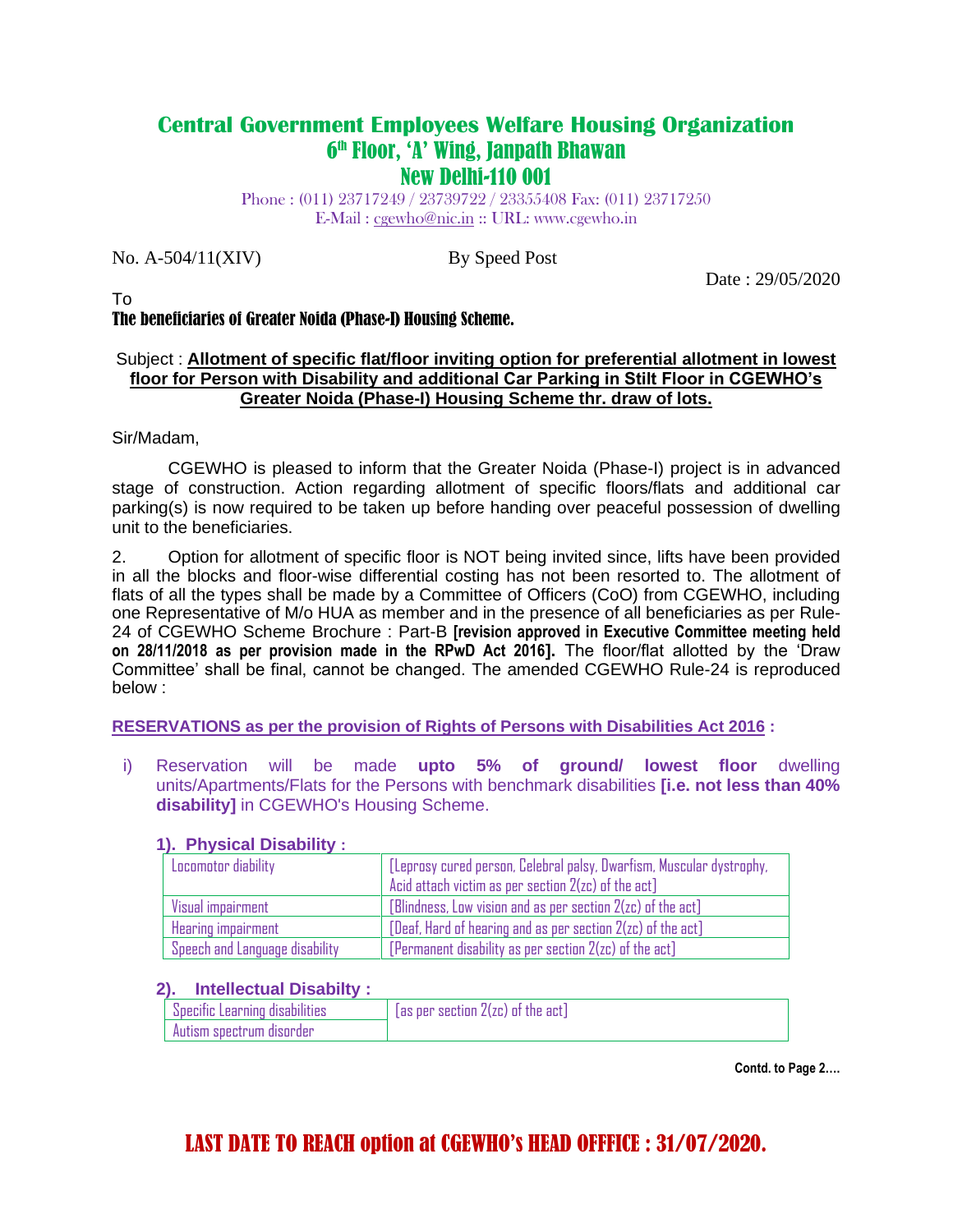#### **(Page 2)**

**3). Mental Disability/behaviour :** 

| . |
|---|

#### **4). Neurological Disabilty :**

| Multiple sclerosis  |                                               |
|---------------------|-----------------------------------------------|
| Parkinson's disease |                                               |
| Haemophilia         | $[$ as per section $2($ zc $)$ of the act $]$ |
| <b>Thalassemia</b>  |                                               |
| Sickle cell disease |                                               |

**5). Multiple Disabilities :** More than one of the above specified disabilities or any other category as may be notified by the Central Government : [as per section 2(zc) of the act]

#### ii) Availability of the above facility **is restricted only to the allottee and his/her dependant i.e. spouse/ children/ sister/ brother, if any.**

iii) Percentage of disability would be certified by the competent authority as per the prescribed format as defined in the Right of Persons with Disabilities Act 2016. Scrutiny for allotment(s) to PwD shall be done by an expert committee of doctor(s) headed by CMO/MS of a Government Hospital.

#### 3(a). **Reservation of Unit/Flat in Scheme :**

| Type         | Configuration                                                       | <b>Total DUs</b><br>(in No)   | <b>DUs in First Floor</b><br>(in No) | DU under<br><b>Reservation</b><br>(in No) |
|--------------|---------------------------------------------------------------------|-------------------------------|--------------------------------------|-------------------------------------------|
| A (1BHK)     | Basement & Stilt Floor for<br>Parkings +13 Flr                      | 104<br>(in 1Blks)             | 8                                    |                                           |
| B(2BHK)      | Basement & Stilt Floor for<br>Parkings+11 & 13 Flr                  | 506<br>(in 1 & 4 Blks)        | 40                                   | 2                                         |
| C(3BHK)      | Basement & Stilt for<br>Parkings+9, 11, 12 & 14 Flr                 | 848<br>(in 1, 1, 2 & 12 Blks) | 64                                   | 3                                         |
| D(4BHK)      | Basement & Stilt Floor for<br>280<br>Parkings+14 Flr<br>(in 5 Blks) |                               | 20                                   |                                           |
| <b>TOTAL</b> |                                                                     | 1738                          | 132                                  |                                           |

### 3(b) **Documents Required :**

*Duly authenticated/ attested copies of certificate(s) issued by Competent Government Hospital. %age of disability should be certified by a Medical Committee, constituted for this purpose and counter signed by the Medical Superintendent/CMO/ Head of Hospital (with Seal) with attested photograph showing the disability. For the specimen format,*  [http://www.swavlambancard.gov.in/.](http://www.swavlambancard.gov.in/) *However, a specimen format is reproduced in the back side of 'Option Form'.*

**Contd. to Page 3….**

# LAST DATE TO REACH option at CGEWHO's HEAD OFFFICE : 31/07/2020.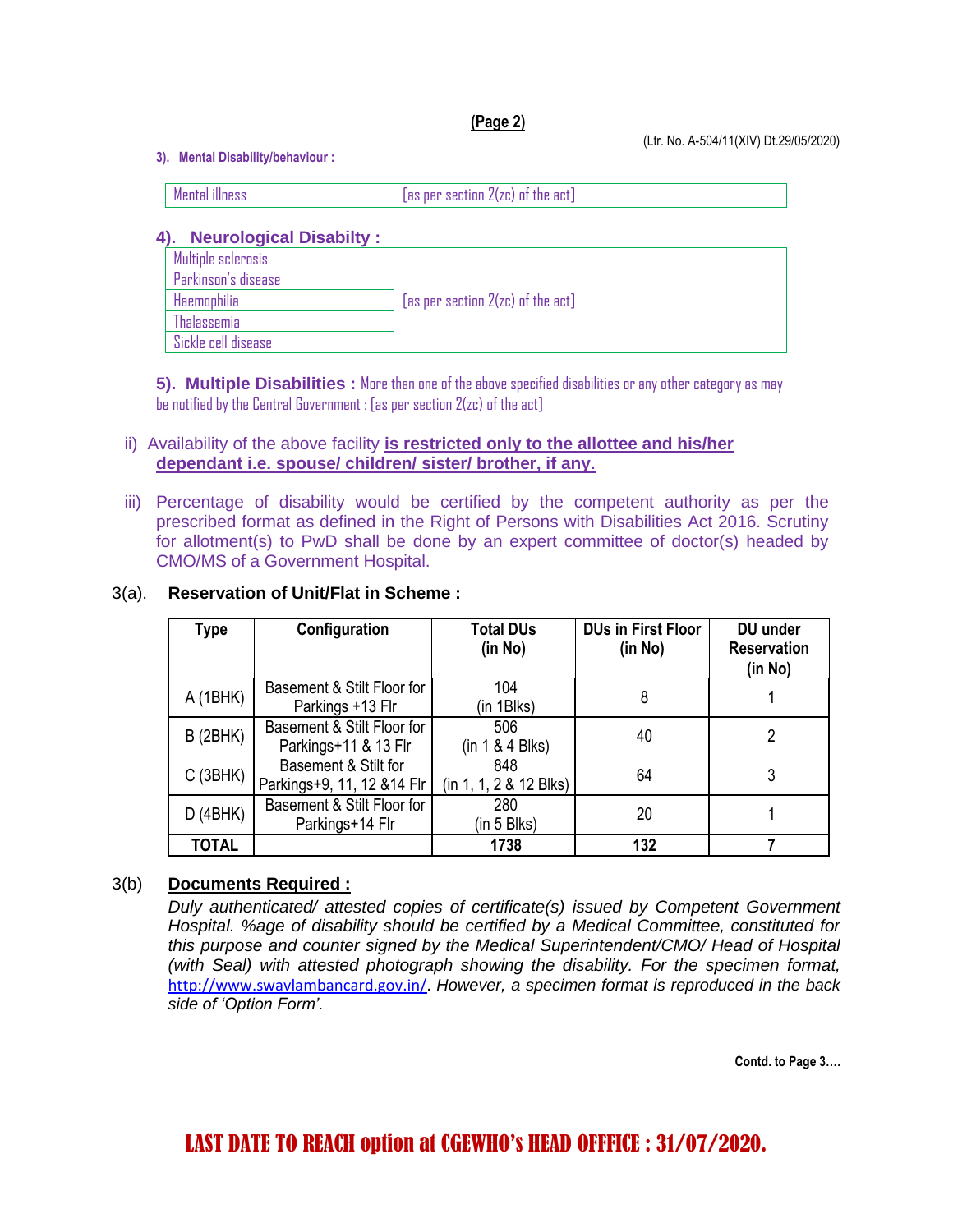#### **(Page 3)**

#### 3(c) **Procedure for preferential allotment :**

*All the applications received under above category shall be scrutinized and the preferential allotment shall be made on the recommendations of a `Medical Committee', consisting of at least two Doctors of the Government Hospitals with other member(s), who will examine all the entitled applications, if required person with disability.* **Report of the `Medical Committee' will be web-published in the Website of CGEWHO from time to time.**

**4.** Beneficiaries falling under the above category for preferential allotment on disability ground need to fill **'PROFORMA'** placed at annexure-I along with the disability certificate as per the format given and sent to this office by post to reach this office within due date i.e. **31/07/2020** so that allotment of lowest floor i.e. First floor may be considered by the 'Medical Committee'. Application for preferential allotment on disability ground received after **31/07/2020** will NOT be considered afterwards. Specific allotment of flat in lowest floor will be made through a draw of lots at the **Project Office** of CGEWHO by a Committee of Officers with a representative from Ministry of Housing & Urban Affairs. Allotment of specific flat/parking once made by the committee, cannot be changed/surrendered later.

**5.** Please note that an intimation letter will be sent to all beneficiaries and web-published communicating the **Schedule of draw of lots** with the names of officers of the 'Draw Committee' to witness and to participate in the draw of lots. **Result of draw of lots also will be notified in the website for information in general.**

**6.** One car parking in the basement will be allotted to each beneficiary without charging any cost. 1500 nos additional car parking (**refer 3g of page-2 of the scheme brochure**) are available for allotment at cost of Rs.3,00,000/=(Rupees three lakh only) each; payment will be demanded at the time of 6th & final call; while offering peaceful physical possession. **Option** for the same may please be submitted/mentioned as per para-2 of 'OPTION FORM'.

Yours truly,

 $N.B.:$ 

The Option forma should be sent separately and not clubbed with any other query/payment etc.

Kindly see Proforma of 'Disability Certificate' of Govt. of India in back side of Option Form.

Merely applying will not qualify any beneficiary to have an allotment in lowest floor; compliance of minimum %age of disability, disability certificate in the prescribed format is required that will be examined by the Medical Committee as mentioned in para-3(c) of this letter.

**M K Maity** Deputy Director (Administration) For Chief Executive Officer **E-Mail :** cgewho.pgo2@gmail.com; Phone : (011) 23327012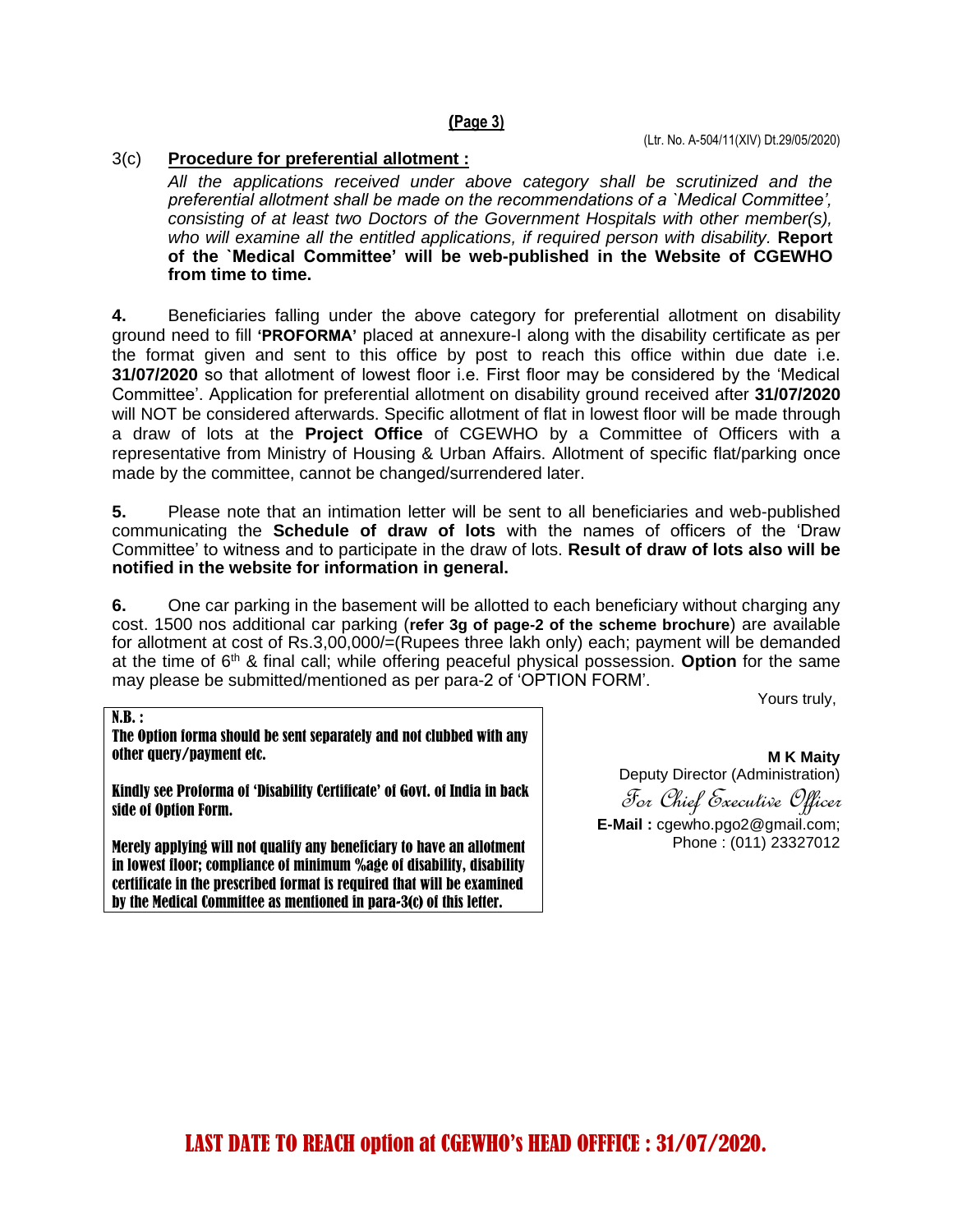#### **OPTION FOR ADDL CAR PARKING & PREFERANTIAL ALLOTTMENT ON DISABILITY GROUND :: GREATER NOIDA (PHASE-I) HOUSING SCHEME**

To, Date : The Chief Executive Officer, Central Government Employees Welfare Housing Scheme (CGEWHO), 6th Floor, 'A' Wing, Janpath Bhavan, **New Delhi-110001**

Subject : My Registration No. GN/ / under Greater Noida (Phase-I) Housing Scheme.

Sir,

With reference to your letter No.A-504/11(XIV) Dt.29/05/2020, I may be considered for allotment of lowest floor flat on disability ground, as detailed herein under, I am forwarding the requisite documentary evidence, as required, for favourable consideration by the 'Medical Committee'.

| <b>SL</b> | <b>DESCRIPTION</b>                                                            | TO BE FILED IN |  |  |  |
|-----------|-------------------------------------------------------------------------------|----------------|--|--|--|
|           | Name of the Ailing/Disabled Person                                            |                |  |  |  |
| (ii)      | Relationship with beneficiary                                                 |                |  |  |  |
| (iii)     | Type of sickness                                                              |                |  |  |  |
| (iv)      | Sage of disability                                                            |                |  |  |  |
| (v)       | Any other details                                                             |                |  |  |  |
|           | (Attach disability certificate duly signed by<br>CMO/HOD of a Govt. Hospital) |                |  |  |  |

2. Further, I may be considered for allotment of additional Car Parking(s) in stilt floor { Please tick  $\sqrt{m}$  mark any one option} at cost of Rs.3,00,000/= (Rupees three lakh only); payment of which will be called at the time  $6<sup>th</sup>$  & final call-up/demand notice while offering peaceful physical possession.

a) Addl. Car Parking in stilt floor **: ONE OR TWO**

|  | ONF | ١D |  |  |
|--|-----|----|--|--|
|--|-----|----|--|--|

3. I agree to abide by the decision of the Chief Executive Officer, CGEWHO, in respect of allotment of specific flat/ floor as a result of the draw of lots, to be held at Project Office at Greater Noida and to be notified & published in the Website.

Yours faithfully,

Details of enclosures :

| Regn. No.: ________________                                                                                                                                                                                                    |
|--------------------------------------------------------------------------------------------------------------------------------------------------------------------------------------------------------------------------------|
| Address : with a control of the control of the control of the control of the control of the control of the control of the control of the control of the control of the control of the control of the control of the control of |
|                                                                                                                                                                                                                                |

# LAST DATE TO REACH option at CGEWHO's HEAD OFFFICE : 31/07/2020.